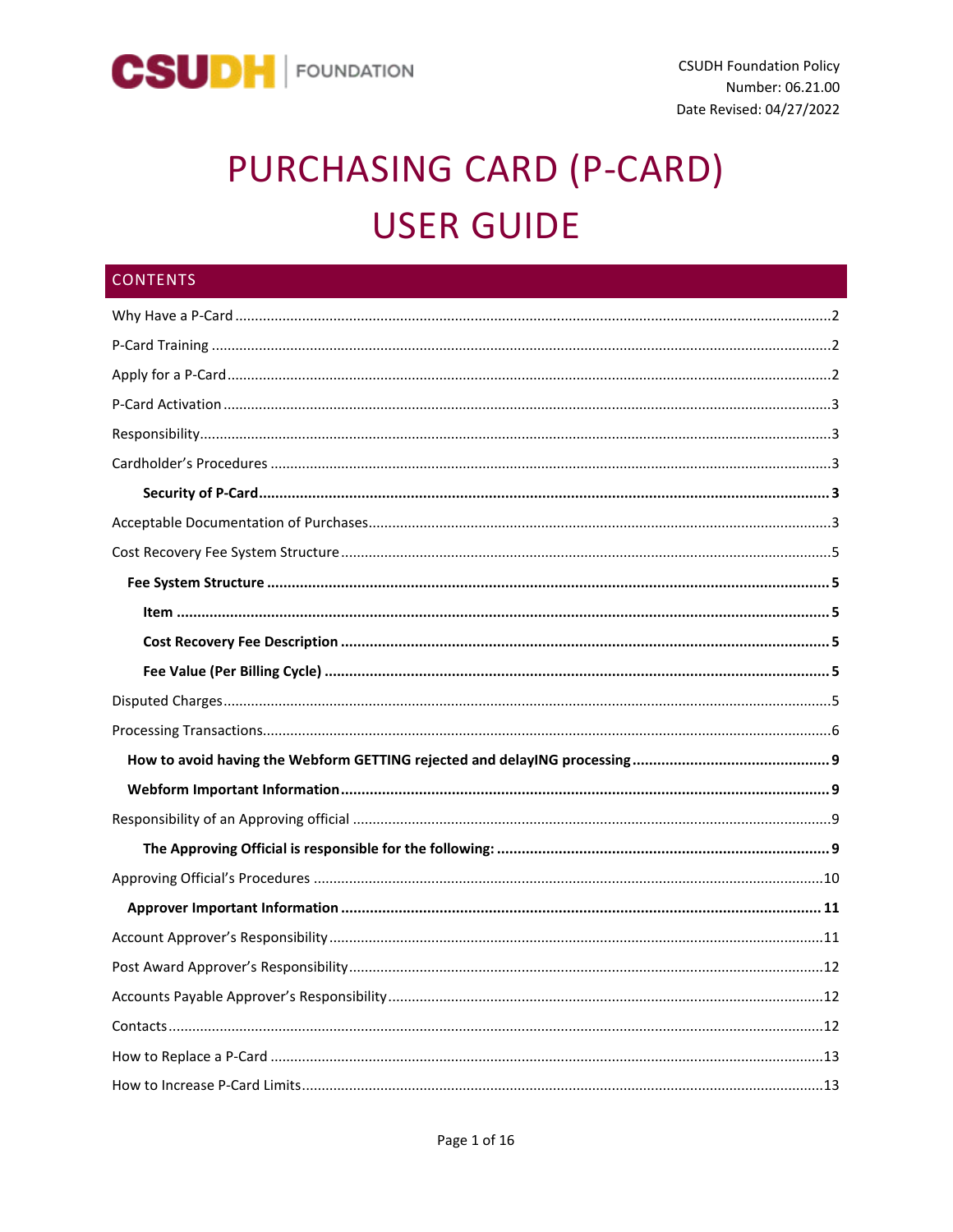

## <span id="page-1-0"></span>WHY HAVE A P-CARD

Foundation<sup>[1](#page-1-3)</sup> uses a variety of methods to purchase goods and services, purchase orders, and direct expenses. The P-Card can be used as an alternative option, replacing existing methods of obtaining supplies and allowable services which are not restricted or prohibited. Cardholders are encouraged to use the P-Card for low-cost purchases in order to achieve monetary savings and improve processing time. The P-Card is for authorized Foundation purchases only, and is not for personal use or for purchases belonging to the University.

## <span id="page-1-1"></span>P-CARD TRAINING

In order to receive a P-Card, the requesting cardholder must complete mandatory Foundation P-Card training (available on the last Thursday of each month, unless it falls on a Holiday or otherwise noted). A card will be issued only after training has been completed. Re-training will be required every two years for as long as you hold a P-Card.

## <span id="page-1-2"></span>APPLY FOR A P-CARD

#### **Complete an application:**

#### **P-Card for an Individual Cardholder or Department Cardholder**

If a departmental cardholder is chosen, a responsible party must be designated. The responsible party will have the same responsibilities as an individual cardholder, such as allocating transactions and submitting a monthly reconciliation. In addition, the cardholder must keep a log of the people in the department who check out the P-Card. The required template for the departmental log is available to download here:



The responsible party will also be the contact person in the department regarding all P-Card transactions.

#### **Select an Approving Official**

An Approving Official will review and authorize the cardholder's charges each month and should be at least one level above the cardholder. A cardholder verifies the purchases, and the Approving Official validates the transaction. The cardholders themselves cannot approve their own charges.

#### **Determine a Monthly Spending Limit**

The Approving Official will determine the spending limit for a cardholder. The spending limit should be set

<span id="page-1-3"></span><sup>&</sup>lt;sup>1</sup> "Foundation" shall include those auxiliary organizations supported by the Foundation, including but not limited to the Associated Students, Inc. (ASI), Loker Student Union (LSU), and Philanthropic Foundation (collectively, the "Auxiliaries").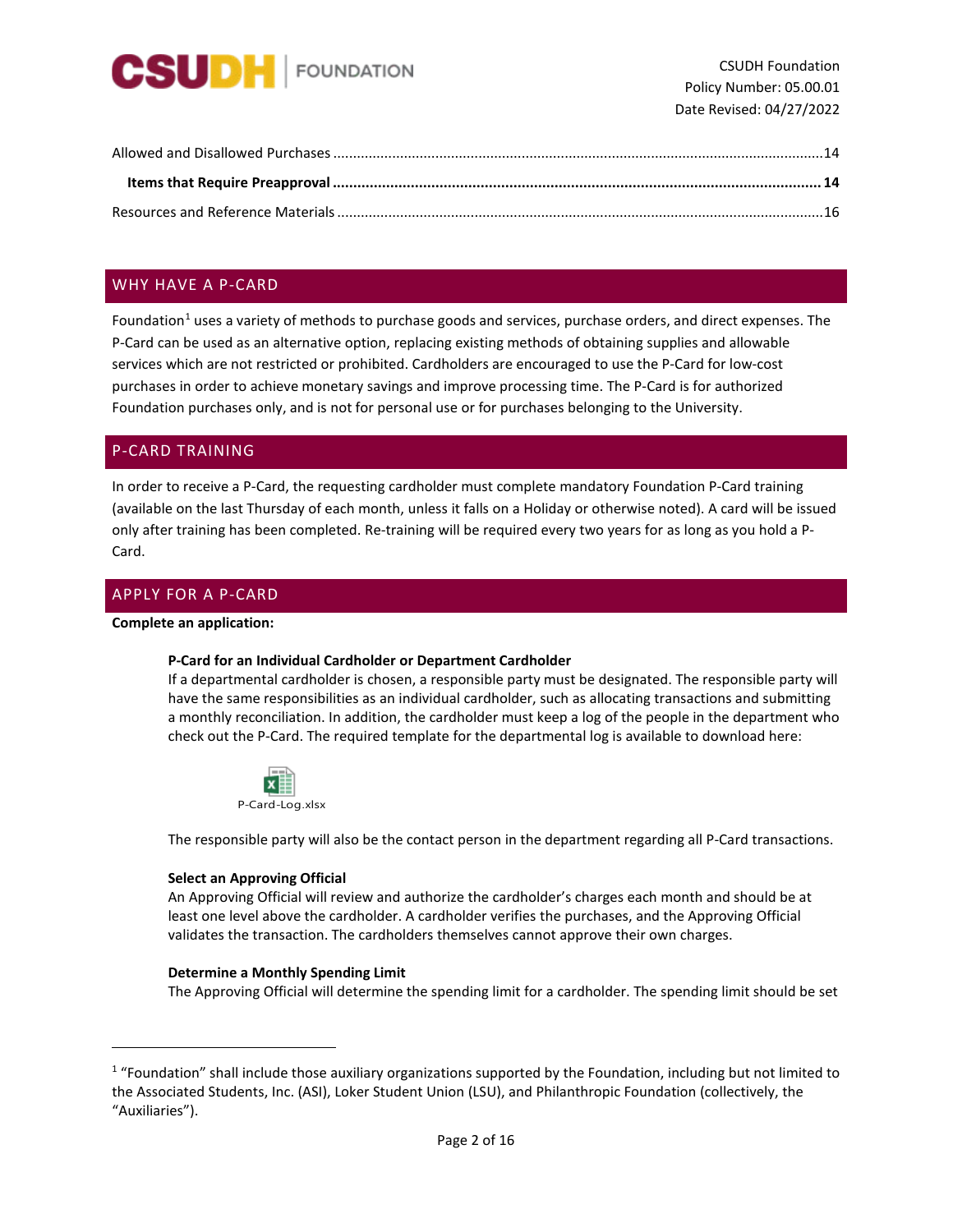

to accommodate your department's needs and can be raised later if needed. The single purchase limit (what can be spent at one time with one merchant) is set at \$1,000 for all cardholders.

#### **Determine a Default Account**

An Account Number (aka Org Key) and Object Code must be listed as the default account on your card. The administrative coordinator for your department should know what account to list. For Grants and Contracts default accounts, the PI's professional development account or a department account must also be included. All charges on your credit card will be made to this default account unless another account number is approved by the respective custodian within seven (7) working days. The cardholder is ultimately responsible for all charges incurred.

#### **Signatures**

The application should have the signatures of the cardholder, the Approving Official (usually the Supervisor), and the Foundation CFO.

#### **Delegate**

The cardholder has the option to assign a delegate to receive P-Card transaction emails and submit them on their behalf (for example a Director may request their assistant to be a delegate).

## <span id="page-2-0"></span>P-CARD ACTIVATION

Upon receiving your card, you will receive written instructions (via a Cardholder Reference Guide) on how to activate your card and how to create a PIN prior to using the P-Card. If you have questions, please email the P-Card Administrator [\(see Contacts below\)](#page-11-2). Upon activation, sign the back of your card and write "REQUEST CSUDH I.D." for security reasons.

## <span id="page-2-1"></span>RESPONSIBILITY

The cardholder is responsible for ensuring the credit card is used in accordance with the procedures outlined in this User's Guide. All purchases **must** be in compliance with Foundation P-Card policy.

## <span id="page-2-3"></span><span id="page-2-2"></span>CARDHOLDER'S PROCEDURES

## **Security of P-Card**

The cardholder is responsible for ensuring the P-Card is kept in a secure location. If kept in the office, it should be kept out of sight and locked up when not in use.

## <span id="page-2-4"></span>ACCEPTABLE DOCUMENTATION OF PURCHASES

An itemized original receipt or invoice will be needed for each purchase. An itemized receipt/invoice consists of the following information:

- Description of items purchased
- Quantity purchased
- Price per item
- Amount of sales tax and total amount paid
- Shipping charges, if applicable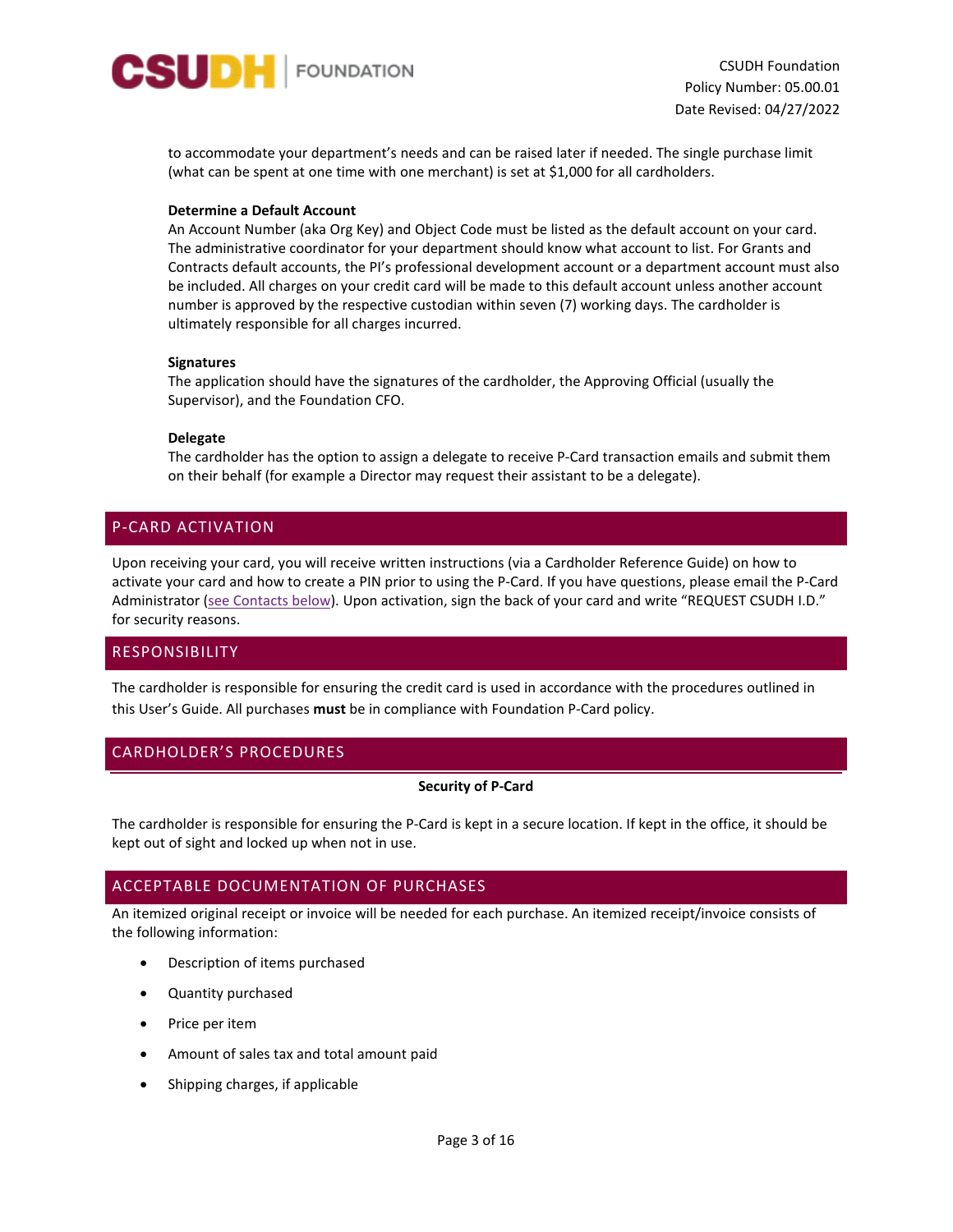

Name of vendor

If the receipt or invoice you receive is not itemized, you must itemize the purchase(s) in the Additional Justification field on the P-Card transaction update Webform.

If the invoice has been emailed, print it as a PDF, and add the attachment to the P-Card transaction update Webform.

If a receipt or invoice has been lost and another cannot be obtained from the vendor, attach the "Lost Receipt Form."



NOTE: The P-Card will be canceled due to prohibited purchases, lack of pre-approvals (i.e., purchase orders, required forms, executed agreements, etc.), misuse, excessive missed deadlines, lost receipts, or excessive transferring of amounts to other accounts, and may include disciplinary action up to and including termination.

P-Card original receipts must be kept until the transaction appears on the P-Card transaction update Webform, is submitted through the workflow process, and the transaction has completed the annual audit cycle.

#### **P-Card monthly paper statements are not available** through th**e** workflow process**.**

When reconciling your monthly Cardholder Activity report, you are responsible for reviewing and updating each item description. You **MUST** complete each transaction update/completion process no later than seven (7) working days of email notification.

Prior to submitting the P-Card transaction update Webform for processing, you MUST:

- Update the Description field for each purchase (Do not use item numbers only; provide a description of items purchased with a valid business purpose). There are only 30 characters. If you need more space, include it in the Additional Justification field.
- Verify vendor's name and dollar amount for each transaction.
- Change Account Number and Object Code if necessary.
- If the transaction is travel-related, the cardholder must identify: the traveler, the dates of the trip, and the destination.
- Through the P-Card transaction update Webform processing, the transaction, including the supporting attachments, will be digitally routed to the cardholder's Approving Official for review and digital approval.

Once the transaction is fully processed through the Webform workflow, the transactions will be posted into ONESolution, and the cardholder can be able to look at them in the accounting reports.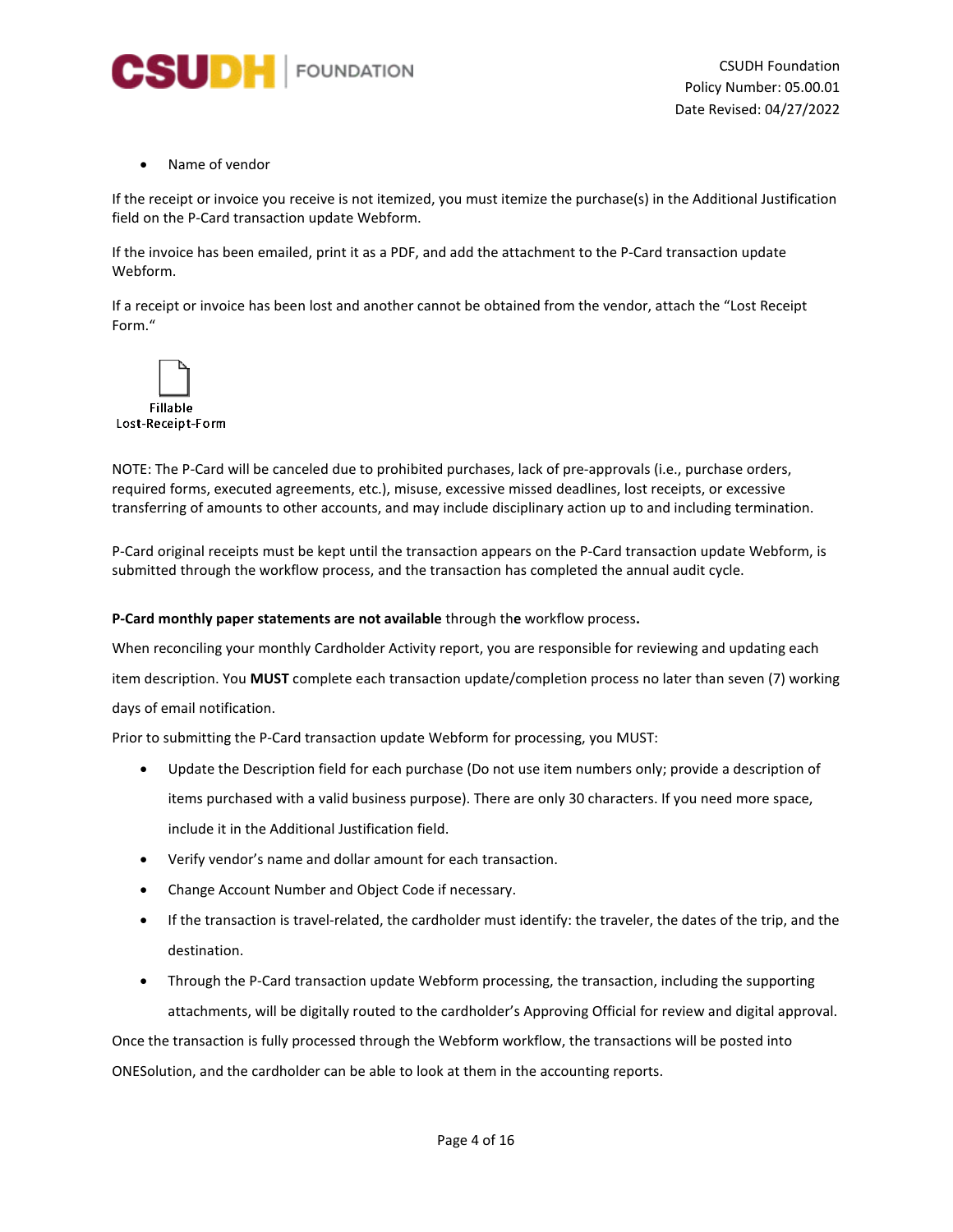

## <span id="page-4-0"></span>COST RECOVERY FEE SYSTEM STRUCTURE

P-Card transactions that do not adhere to the Foundation's P-Card policies and procedures will be subject to a cost recovery fee. The purpose of the fee system is to recover the cost of reconciling statements that have been processed incorrectly and need additional follow-up to make corrections. These fees will be charged to the default Account Number provided by the cardholder on a monthly basis and will be charged via a journal entry.

## <span id="page-4-4"></span><span id="page-4-1"></span>FEE SYSTEM STRUCTURE

<span id="page-4-3"></span><span id="page-4-2"></span>

| <b>ITEM</b>    | <b>COST RECOVERY FEE DESCRIPTION</b>     | FEE VALUE (PER BILLING CYCLE)           |
|----------------|------------------------------------------|-----------------------------------------|
| 1              | Late reconciliation without notification | \$10.00                                 |
| $\overline{2}$ | Missing receipts                         | \$2.00 per missing receipt              |
| 3              | Unauthorized transactions                | \$5.00 per transaction                  |
| 4              | Splitting transactions*                  | \$5.00 per transaction                  |
| 5              | Missing hospitality form                 | \$2.00 missing form                     |
| 6              | No comments/no account reconciliation    | \$2.00 per missing comment/reallocation |
| 7              | Other infractions                        | \$5.00                                  |

\*Splitting transactions refers to breaking a single payment into smaller payments to circumvent single-purchase limits.

If multiple fees are incurred and/or a pattern of behavior is developed, the card account may be suspended or terminated.

## <span id="page-4-5"></span>DISPUTED CHARGES

Disputed charges are amounts the cardholder believes to be incorrect or when goods and/or services were not delivered.

If the cardholder wishes to dispute an item, please write "DISPUTED" in the Additional Justification field in the P-Card transaction update Webform, in addition to contacting Bank of America Global Card Services at (888) 449- 2273. The cardholder is responsible for contacting Bank of America Global Card Services on all questionable, defective or disputed items, which appear as a transaction on your P-Card transaction update Webform within 25 days after the date of the transaction.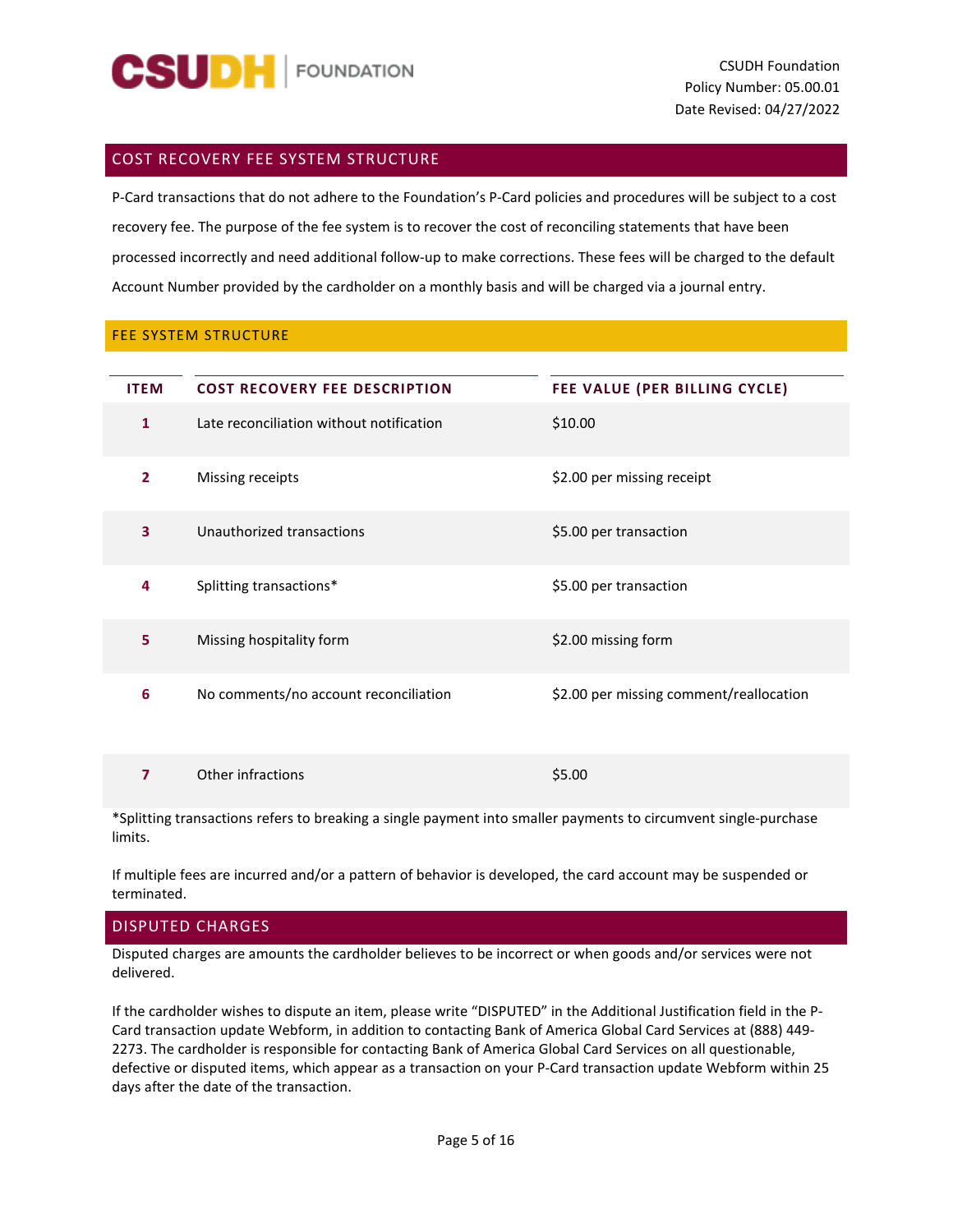

The cardholder is also required to contact the merchant for a dispute resolution of the charge. It is the cardholder's responsibility to monitor and continue the dispute resolution process through application of appropriate credit.

The P-Card Administrator (see Contacts below) must be notified as soon as the charges are discovered, as well as when they are credited.

The cardholder should write the date, time, and person contacted in the Additional Justification field related to the disputed transaction. If items purchased with the P-Card are received defective, it is the cardholder's responsibility to return the item(s) to the merchant for replacement or to receive a credit on the purchase. If the merchant refuses to replace the defective item, then the purchase of this item will be considered DISPUTED and Bank of America Global Card Services must be notified.

## <span id="page-5-0"></span>PROCESSING TRANSACTIONS

The next working day after using your procurement card, the Cardholder and the Delegate (if applicable) will receive an email from Foundationwf@csudh.edu indicating the need to complete the transaction for the Approving Official.

- Select the hyperlink on the email to open the transaction in the web form.
- Login to ONESolution.

| Sign in to continue |        |
|---------------------|--------|
| User Name           |        |
| Password            |        |
|                     | Submit |
|                     | Help   |

• If the purchase is related to an existing purchase order for the vendor listed, select the PO number from the available picklist.

| O Number<br>16. stor |  |
|----------------------|--|
|                      |  |

• Select the Edit icon immediately to the left of the line item and update the **Account Number** and **Object Code** as necessary.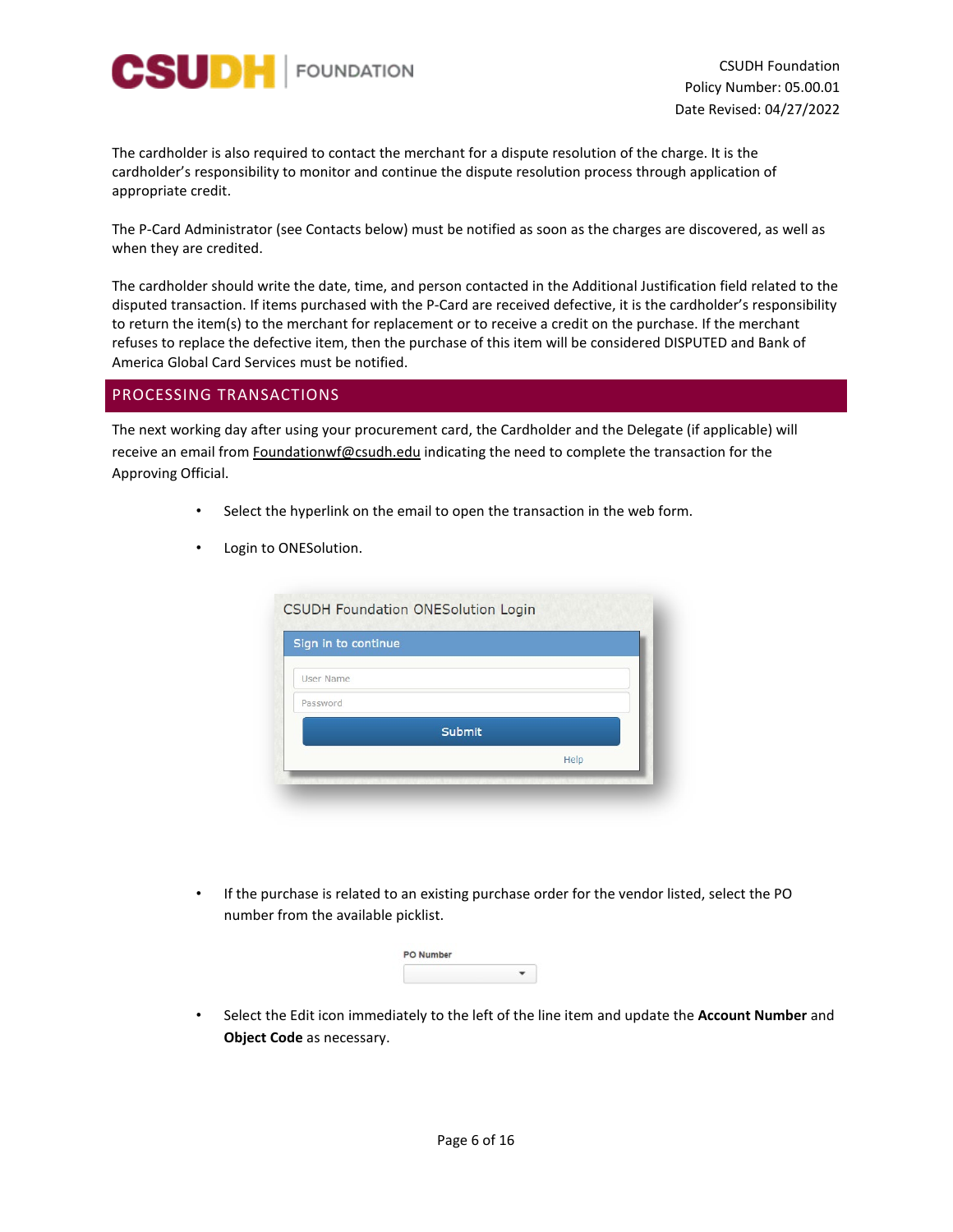

| <b>Actions</b> | <b>Account Code</b>              | Object                   | cription | Amount | Tax  | Total |
|----------------|----------------------------------|--------------------------|----------|--------|------|-------|
| EDIT           | 1101   Foundation Central Office | 8585   Supplies - Office | Testing  | 0.01   | 0.00 | 0.01  |

• Enter a **clear description**. This field is limited to 30 characters.

|     |                                                                                                       |              |      | ▼ |
|-----|-------------------------------------------------------------------------------------------------------|--------------|------|---|
|     |                                                                                                       |              |      |   |
|     |                                                                                                       |              |      |   |
|     |                                                                                                       |              |      |   |
| Tax | 0.10                                                                                                  | <b>Total</b> | 1.10 |   |
|     |                                                                                                       |              |      |   |
|     | 1101   Foundation Central Office<br>9999   P-Card Interface Use Only<br>Test business purpose<br>1.00 |              |      |   |

• If you desire to allocate the transaction to multiple accounts, select **+SPLIT** and enter the accounts and amounts to be charged to each. The total amount of the transaction may not be changed.

| <b>Entries</b> |                                  |                          |                    |         |        |      |       |
|----------------|----------------------------------|--------------------------|--------------------|---------|--------|------|-------|
| <b>Actions</b> | <b>Account Code</b>              | Object                   | <b>Description</b> |         | Amount | Tax  | Total |
| EDIT           | 1101   Foundation Central Office | 8585   Supplies - Office | Testing            |         | 0.01   | 0.00 | 0.01  |
|                | $+$ SPLIT                        |                          |                    | Totals: | 0.01   | 0.00 | 0.01  |

- When finished, select **SAVE**.
- If necessary to add clarity to the purchase, enter further explanation in the Additional Justification field.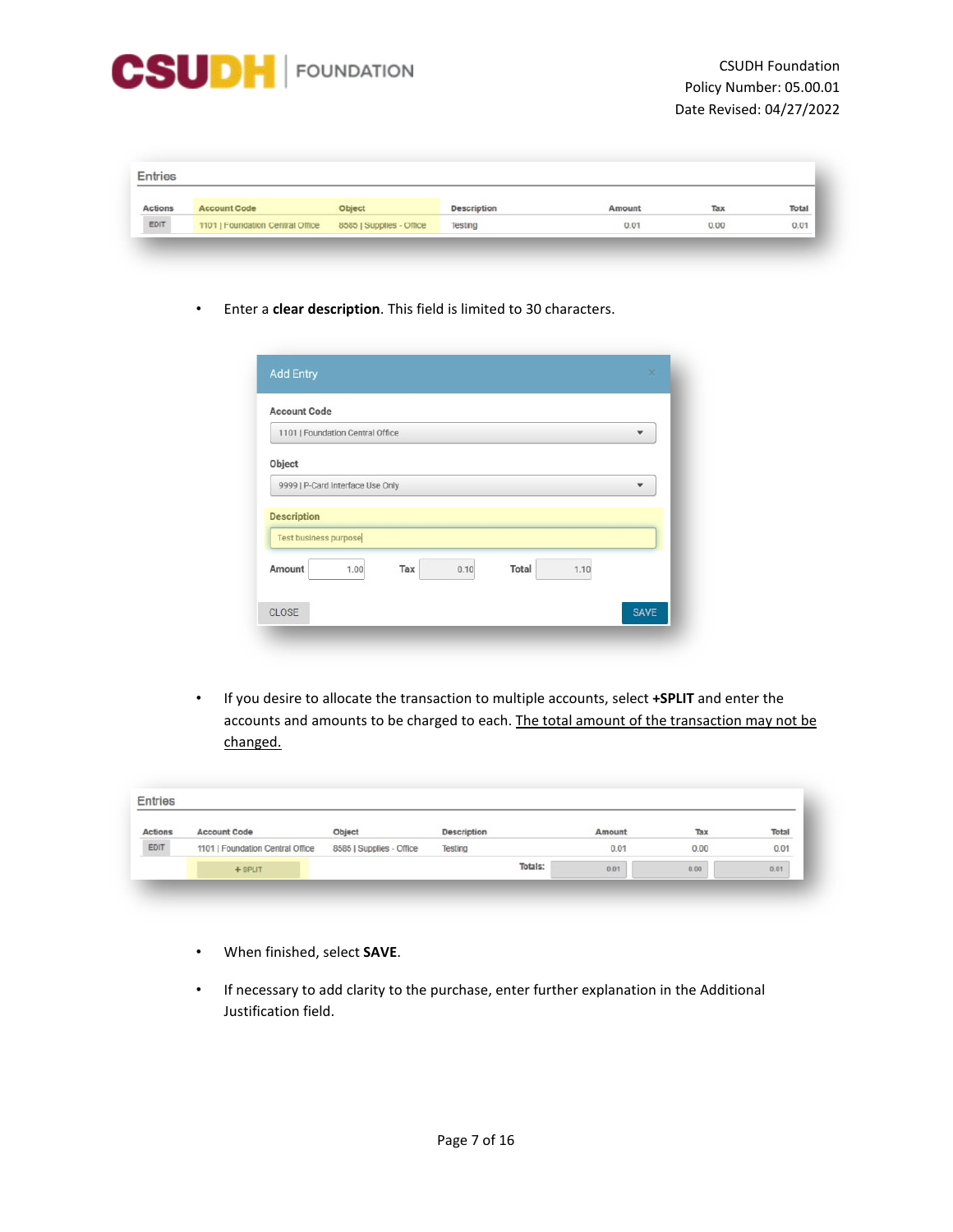

| <b>Additional Justification</b> |  | ۰ |
|---------------------------------|--|---|
|                                 |  |   |
|                                 |  |   |

• Select **+ADD ATTACHMENT**, select the proper attachment description, click inside the File field and find and select the related file, then select **SAVE**. Attachments must be in PDF format; however, the Gift Card Tracking log must also be in Excel format.

| Actions | Description      | Document |  |
|---------|------------------|----------|--|
|         | + ADD ATTACHMENT |          |  |

• Select **SUBMIT** to complete the transaction.

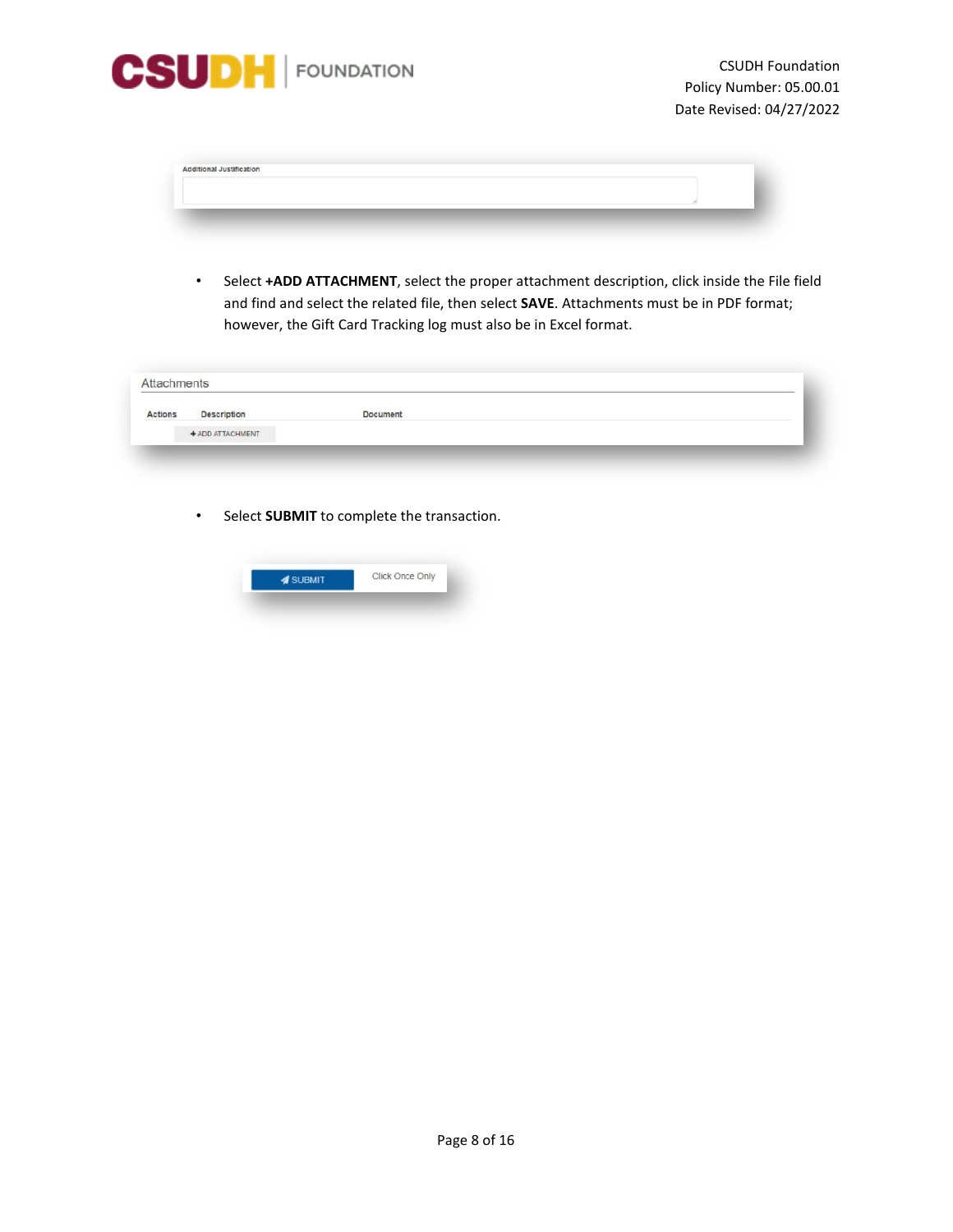

|                    | Transaction #:                                     |                          | Vendor:                        |        |      |       |
|--------------------|----------------------------------------------------|--------------------------|--------------------------------|--------|------|-------|
| 01/13/2022         | <b>TEST0113</b>                                    |                          | T029730   ROBERT SESNON CPA PC |        |      |       |
| PO Number          |                                                    |                          |                                |        |      |       |
|                    | $\blacktriangledown$                               |                          |                                |        |      |       |
|                    |                                                    |                          |                                |        |      |       |
| <b>Entries</b>     |                                                    |                          |                                |        |      |       |
| <b>Actions</b>     | <b>Account Code</b>                                | Object                   | Description                    | Amount | Тах  | Total |
| EDIT               | 1101   Foundation Central Office                   | 8585   Supplies - Office | Testing                        | 0.01   | 0.00 | 0.01  |
|                    | $+$ SPLIT                                          |                          | Totals:                        | 0.01   | 0.00 | 0.01  |
|                    | <b>Additional Justification</b>                    |                          |                                |        |      |       |
|                    |                                                    |                          |                                |        |      |       |
|                    |                                                    |                          |                                |        |      |       |
|                    |                                                    |                          |                                |        |      |       |
|                    | How does this serve the mission of the University? |                          |                                |        |      |       |
|                    | Required for hospitality-related purchases.        |                          |                                |        |      |       |
|                    |                                                    |                          |                                |        |      |       |
|                    |                                                    |                          |                                |        |      |       |
|                    |                                                    |                          |                                |        |      |       |
|                    |                                                    |                          |                                |        |      |       |
| <b>Attachments</b> |                                                    |                          |                                |        |      |       |
|                    |                                                    |                          |                                |        |      |       |
| Actions            | <b>Description</b>                                 | <b>Document</b>          |                                |        |      |       |
|                    | + ADD ATTACHMENT                                   |                          |                                |        |      |       |

## <span id="page-8-0"></span>HOW TO AVOID HAVING THE WEBFORM GETTING REJECTED AND DELAYING PROCESSING

- 1. Ensure all required documentation is attached. For example: travel authorization form, hospitality form, gift card authorization form, gift card tracking log, etc.
- 2. Receipt (proof of payment) must include an itemization of charges

#### <span id="page-8-1"></span>WEBFORM IMPORTANT INFORMATION

- 1. In order to use the Webform, users (including Approving Official) must have access to the VPN, [GlobalProtect, Duo mobile,](https://csudhfoundation.com/wp-content/uploads/2020/03/I.T-Remote-Access.pdf) and ONESolution.
- 2. Do not use quotation marks ("") in comment fields.
- 3. Avoid special characters in file names. For example, "Test\_ 1 n sign in sheet.pdf"
- 4. Rejected transactions will be sent to your email account with rejection comments.

## <span id="page-8-3"></span><span id="page-8-2"></span>RESPONSIBILITY OF AN APPROVING OFFICIAL

#### **The Approving Official is responsible for the following:**

1. Reviewing charges to ensure that purchases are appropriate, allowable, and appropriately documented for payment.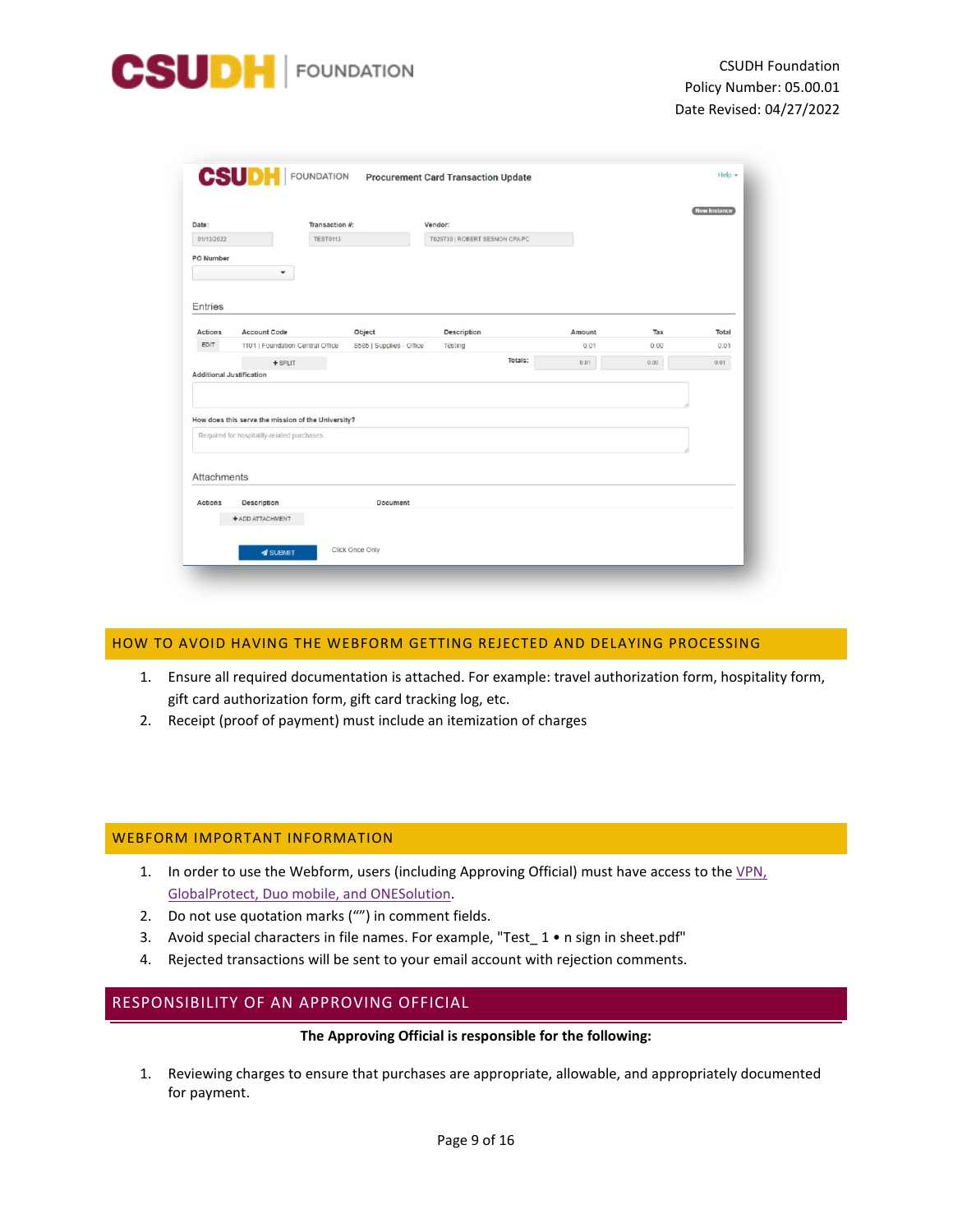

- 2. Reviewing the completed P-Card transaction update Webform to be sure all invoices or receipts are included.
- 3. Digitally signing and approving each P-Card transaction update Webform report prepared by the cardholder.

## <span id="page-9-0"></span>APPROVING OFFICIAL'S PROCEDURES

**After the cardholder completes and approves each transaction, the cardholder's supervisor and/or authorized account signer will receive an email requesting their approval.**

- All transaction details will be clearly present in the body of the email. If desired, the transaction may be opened in the Webform by selecting the hyperlink. However, only the cardholder may make changes.
- Supporting documentation may be viewed by selecting the hyperlink(s) at the bottom of the email. ONESolution Login is required.

| OH145363                     | http://dhill-ponsap001.dhill.cloud.lcl/Finance/workflow/custom/PC/APOHCSPC.asp?Batch= |                       |                      |        |  |
|------------------------------|---------------------------------------------------------------------------------------|-----------------------|----------------------|--------|--|
| $Invoice Number = TEST0421A$ |                                                                                       | Batch $ID = OH145363$ |                      |        |  |
| Invoice TotalS = $1.02$      |                                                                                       |                       |                      |        |  |
| Entry Date = $4/21/2021$     |                                                                                       |                       |                      |        |  |
| Vendor                       | = T029730 - ROBERT SESNON CPA PC                                                      |                       |                      |        |  |
| Quantity Description         |                                                                                       | Account (s)           | Amount.              |        |  |
| ----------------             |                                                                                       |                       | -------------------- |        |  |
|                              | 1.00 This is a test 1                                                                 | $1101 - 8135$         |                      | \$1.00 |  |
|                              | 1.00 Second test line                                                                 | 1107-8585             |                      | \$0.02 |  |

- As the supervisor and/or approver, you are responsible for carefully reviewing the transaction and assuring it meets the necessary requirements.
- Upon successful review, approve the transaction by replying to the email and entering Y or YES on the first line. Send it off, and you're done!
- If for any reason the transaction is incorrect, reply to the email, enter N or NO on the first line, and include an explanation on subsequent lines surrounded by double brackets. For example: **[[this is an official comment to the e-mail response]]**. The transaction will automatically be sent back to the cardholder for correction.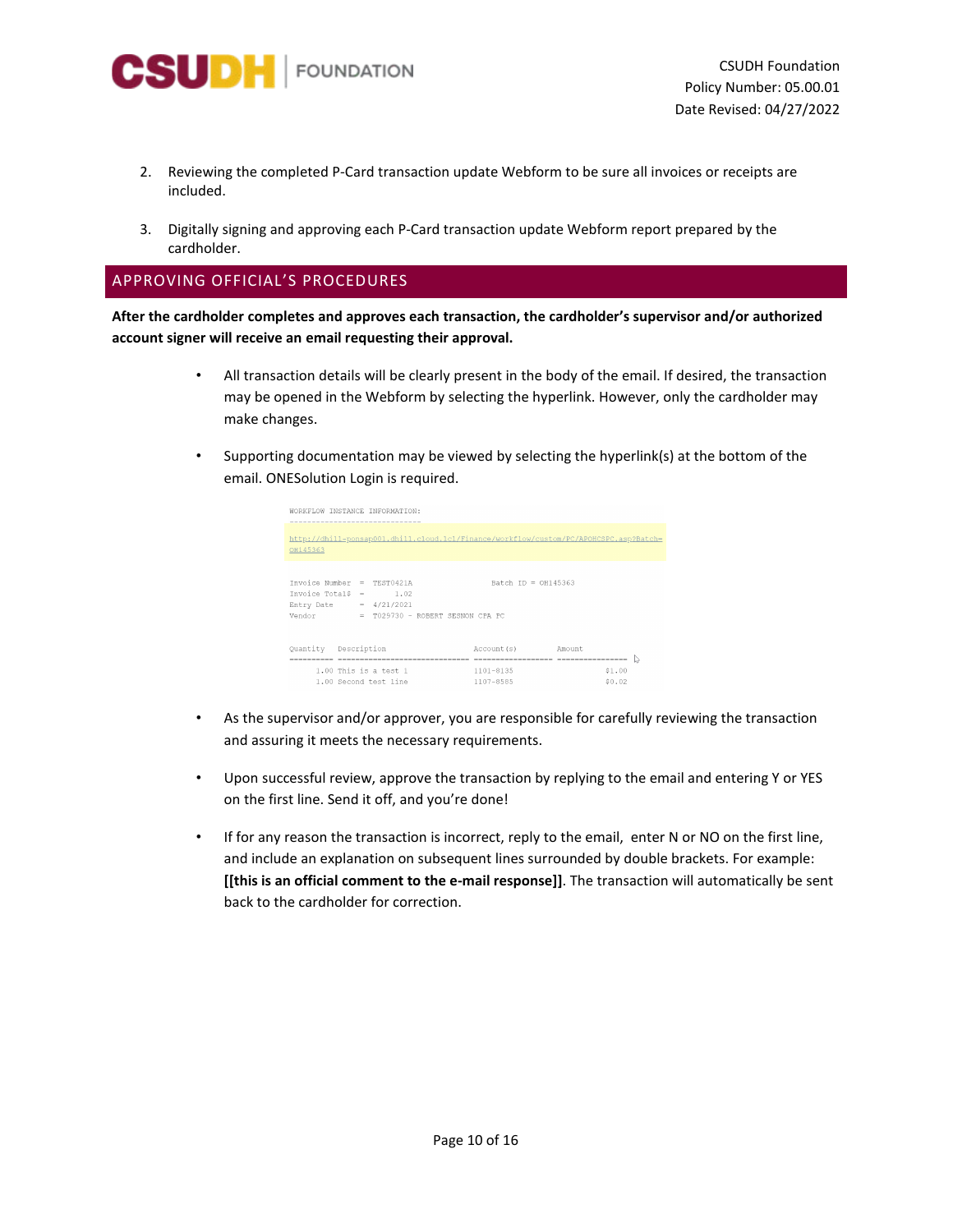

| WORKFLOW/Action PCARD APPROVAL created by ROBERT D Inbox x                                                                                                                                                                                                                                                                                            |                          |
|-------------------------------------------------------------------------------------------------------------------------------------------------------------------------------------------------------------------------------------------------------------------------------------------------------------------------------------------------------|--------------------------|
| Foundationwf@csudh.edu<br>$\mathbf{v}$ to me $\mathbf{v}$                                                                                                                                                                                                                                                                                             | 2:08 PM (24 minutes ago) |
| To approve this, simply reply and type Y, YES, or OK in the first line.<br>To reject this, reply and type N or NO in the first line.<br>To add comments, type up to 255 characters on subsequent lines delimited by double square brackets.<br>Example: [[this is an official comment to the e-mail response]]<br>All other comments will be ignored. |                          |
| WORKFLOW MODEL INFORMATION:                                                                                                                                                                                                                                                                                                                           |                          |
| User=ROBERT<br>Model=PCARD APPROVAL<br>Activity=A21<br>Key=56C3FE7E-0745-492A-9EB0-639B9A8419D4<br>Version=10<br>UniqueKey=79DAA619-0959-480A-BED8-DDD4A45C566C<br>WORKFLOW INSTANCE INFORMATION:<br>-------------------------------<br>http://dhill-ponsap001.dhill.cloud.lcl/Finance/workflow/custom/PC/APOHCSPC.asp?Batch=<br>OH145363             |                          |
| Invoice Number = TEST0421A<br>Invoice Total\$ =<br>1.02<br>Entry Date = $4/21/2021$<br>$Vendor = T029730 - ROBERT SESNON CPA PC$                                                                                                                                                                                                                      | Batch $ID = OH145363$    |
| Quantity Description                                                                                                                                                                                                                                                                                                                                  | Account (s)<br>Amount    |
| $1.00$ This is a test $1$<br>1101-8135<br>1.00 Second test line<br>1107-8585                                                                                                                                                                                                                                                                          | \$1.00<br>\$0.02         |

## <span id="page-10-0"></span>APPROVER IMPORTANT INFORMATION

- 1. Reply to th[e Foundationwf@csudh.edu](mailto:Foundationwf@csudh.edu) email with only **YES**, **Y**, or **OK** (in capital letters)
- 2. Remove any extra spaces or paragraphs that were inadvertently typed in the response, including signature and/or an automatically generated response.
- 3. The verbiage from the original message must be kept when replying to the email to ensure ONESolution is able to identify what transaction is being approved.

## <span id="page-10-1"></span>ACCOUNT APPROVER'S RESPONSIBILITY

The authorized account signer on the account reviews each transaction for the following. If any requirements are not met, the transaction should be rejected, and detailed comments should be provided so the requester can update the transaction accordingly.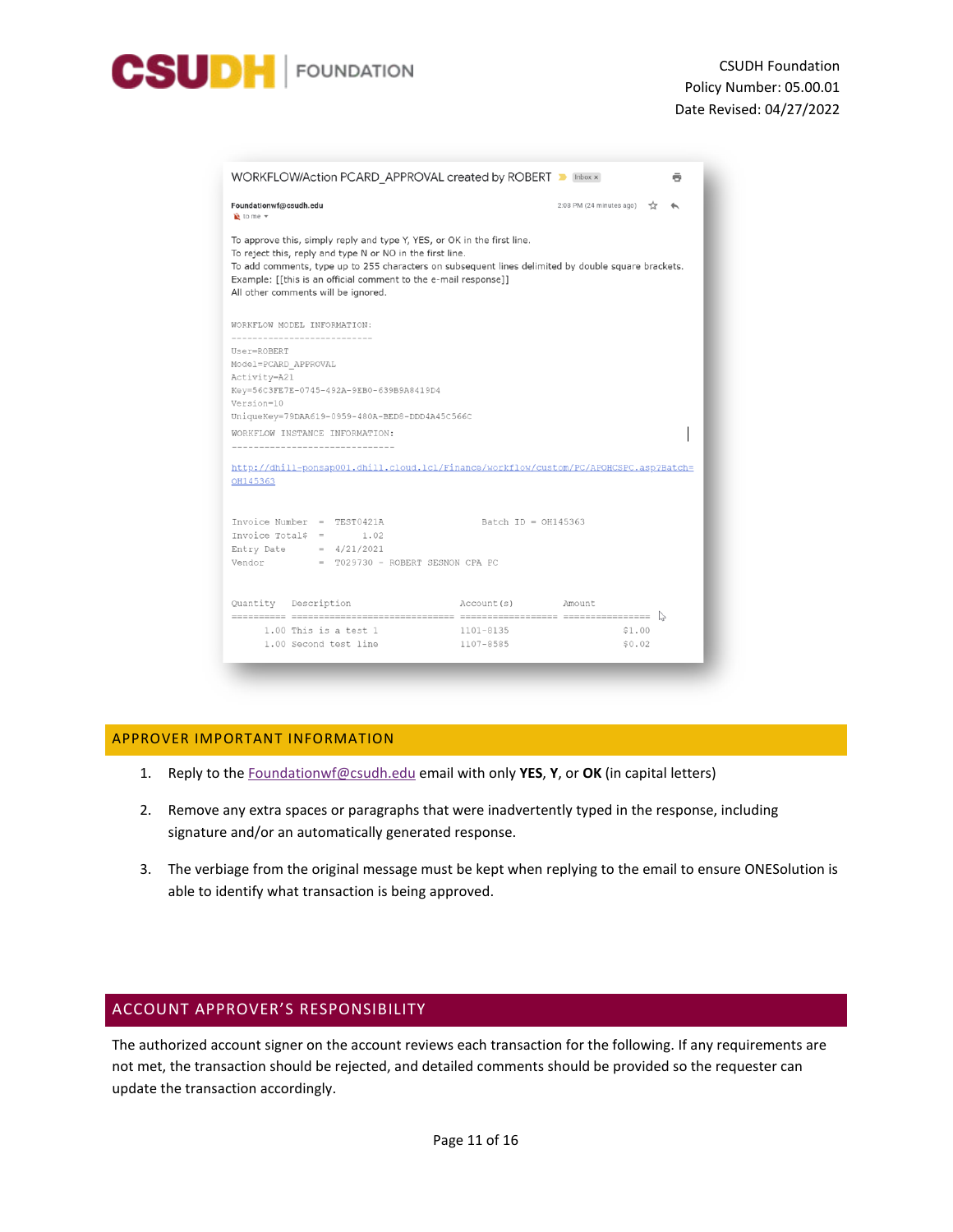

- 1. Funds are available to cover the expense
- 2. Transaction is allowable under account restrictions
- 3. Sufficient documents are attached to support the transaction
- 4. Other account requirements, as needed

## <span id="page-11-0"></span>POST AWARD APPROVER'S RESPONSIBILITY

Post Award reviews each transaction for the following. If any requirements are not met, the transaction should be rejected, and detailed comments should be provided so the requester can update the transaction accordingly.

- 1. Funds are available to cover the expense
- 2. Transaction is allowable under account restrictions
- 3. Sufficient documents are attached to support the transaction
- 4. Correct account and object code(s) is selected
- 5. Vendor is not debarred or suspended

## <span id="page-11-1"></span>ACCOUNTS PAYABLE APPROVER'S RESPONSIBILITY

Accounts Payable reviews each transaction for the following. If any requirements are not met, the transaction should be rejected, and detailed comments should be provided so the requester can update the transaction accordingly.

- 1. Sufficient documents are attached to support the transaction
- 2. Receipt provided to support the amount of transaction
- 3. Correct object code(s) is selected
- 4. Description and Additional Justification/Quotes articulates transaction when applicable (refer to invoice details and invoice text)

## <span id="page-11-2"></span>CONTACTS

Contact **Bank of America** for questions regarding declines, fraud, and general card inquiries. The Bank of America Global Card Services Team is available 24 hours a day to assist you with the general program or card-related questions, as well as assistance with card activation, transaction or balance inquiries, lost/stolen cards, or transaction disputes.

- Telephone: (888) 449-2273; Outside the U.S., call collect at (602) 379-8753
- Support is available in English, Spanish, and French
- Global Fraud & Disputes: (866) 500-8262; call collect at (509) 353-6656

Note: Please have your card account number, Verification ID, and statement zip code available to confirm when prompted.

**P-Card Administrators** should be contacted for credit limits, spending limits, merchant category code restrictions, general questions, and for any issues Bank of America is not able to resolve. P-Card Administrators should also be alerted regarding lost/stolen cards and fraud.

CSUDH Foundation P-Card Administrators: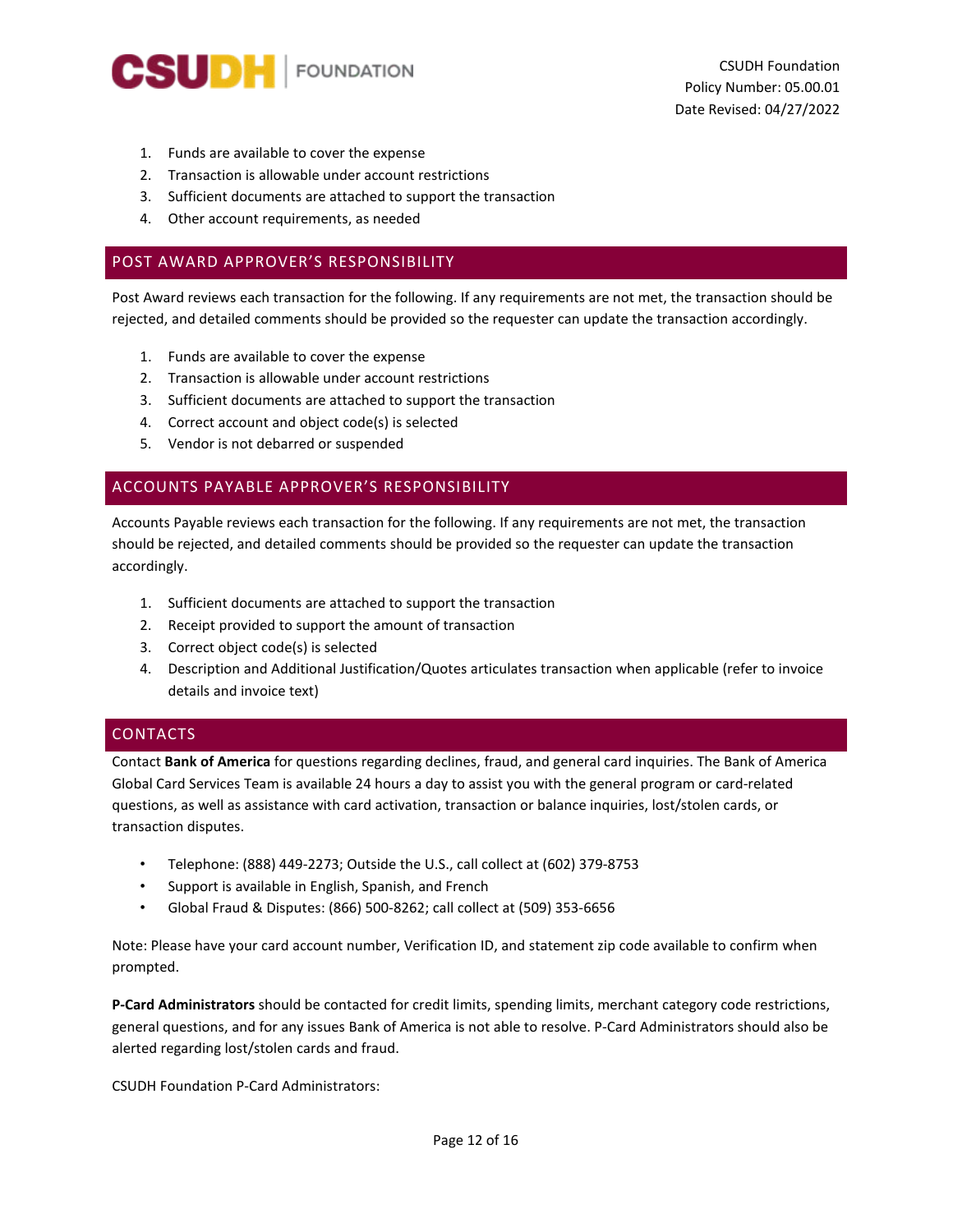

CSUDH Foundation Policy Number: 05.00.01 Date Revised: 04/27/2022

- 1. Fernando Rodriguez, Accounts Payable Specialist Email: [fernandor@csudh.edu;](mailto:fernandor@csudh.edu) Phone: (310) 243-3216
- 2. Patty Young, Accounts Payable Specialist Email: [pyoung@csudh.edu;](mailto:pyoung@csudh.edu) Phone: (310) 243-3241

If the above P-Card Administrators are not available, please contact Cherisse Ross, Controller, via email [cross@csudh.edu](mailto:cross@csudh.edu) or phone (310) 243-2468.

## <span id="page-12-0"></span>HOW TO REPLACE A P-CARD

There may be instances where it becomes necessary to replace a P-Card. It will be the cardholder's responsibility to initiate this process. Follow the instructions below:

#### **Reporting a lost or stolen P-Card or requesting the replacement of a worn out or defective card**

The cardholder will immediately contact Bank of America Global Card Services at (888) 449-2273. The cardholder will also immediately notify the Foundation P-Card Administrator by email [\(see contacts above\)](#page-11-2).

When a card is reported lost or stolen, a new card will be issued. Replacement cards will be mailed to the P-Card Administrator. The Program Administrator will notify the cardholder when a new card is ready to be picked up.

If a P-Card needs to be replaced because it is worn out or defective, please email Foundation P-Card Administrator by email (see contacts above) and a new card will be requested.

#### **Exiting the university or transferring departments on campus**

When a cardholder leaves Foundation or the university, their P-Card must be returned to the P-Card Program Administrator.

If a cardholder transfers to another department, the P-Card Program Administrator must be notified in writing in order to update the cardholder and Approving Official information. A change in the Approving Official requires that a Purchasing Card Request Form be completed and submitted by email to the Foundation P-Card Administrator by email (see contacts above).

## <span id="page-12-1"></span>HOW TO INCREASE P-CARD LIMITS

#### **Monthly Limit**

The cardholder may find the bi-monthly dollar limit needs to be increased. On a case-by-case basis, requests for increases are evaluated by the CFO. To request an increase, the cardholder sends an email to the Approving Official outlining the specific situation surrounding this particular purchase, why such an increase is needed, and the dollar amount requested. Once the Approving Official grants the increase, they shall forward the approving email to the P-Card Administrator (see contacts above), and the CFO, outlining the specific situation surrounding this particular purchase, why such an increase is needed, and the dollar amount requested. A Zoom meeting by the CFO may be required before approval can be granted. An email will be sent to the Approving Official and Cardholder by the CFO either granting or denying the request. Please allow ten (10) business days for the CFO to review the request. Increases are generally effective immediately after they are entered into the Bank of America Global Card Services system. An email will be sent confirming the increase has been completed.

#### **Single Purchase Limit**

Page 13 of 16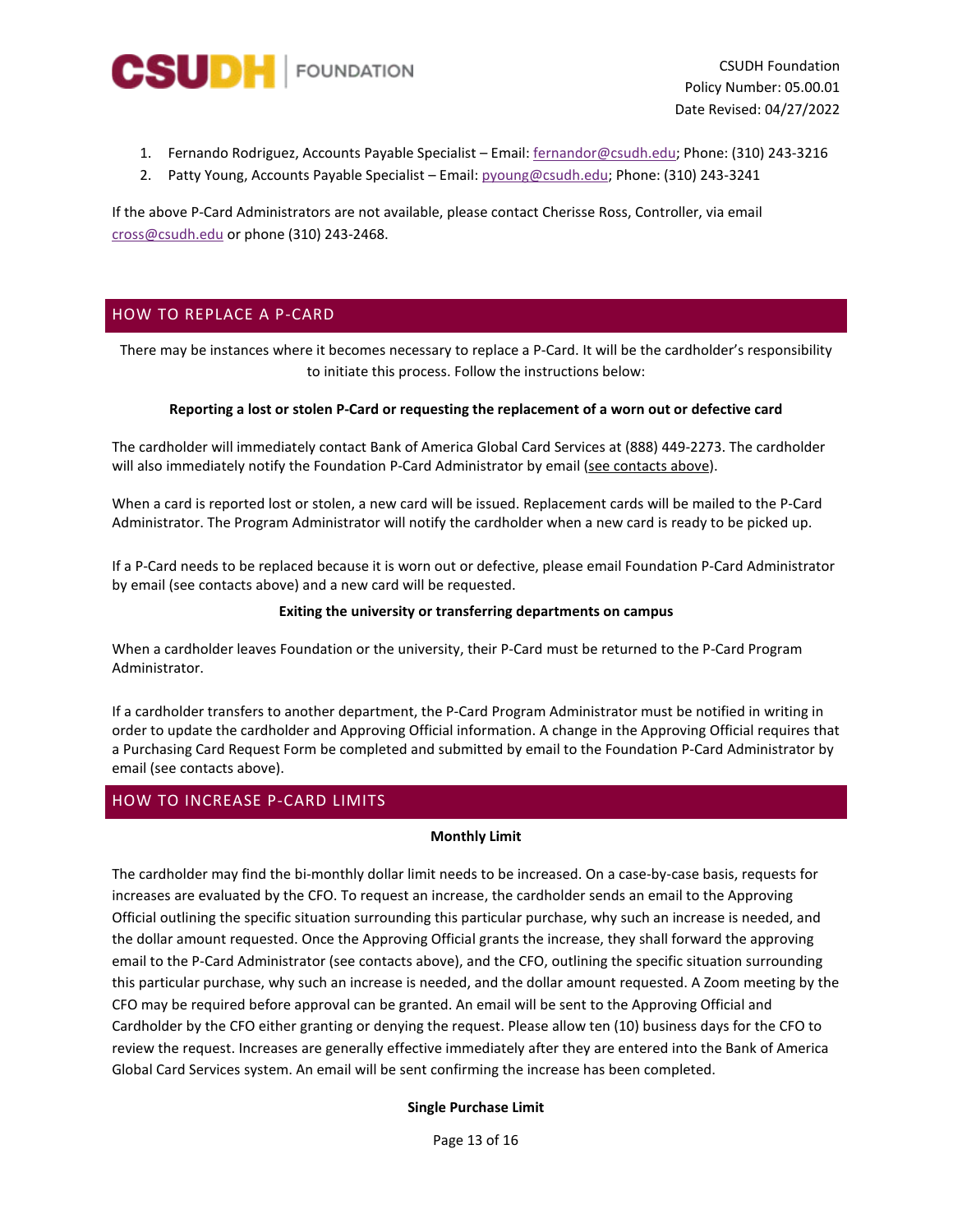

CSUDH Foundation Policy Number: 05.00.01 Date Revised: 04/27/2022

In certain situations, a temporary increase to a cardholder's single purchase limit may be granted. On a case-bycase basis, requests for increases are evaluated by the CFO. To request an increase, the cardholder sends an email to the Approving Official outlining the specific situation surrounding this particular purchase, why such an increase is needed, and the dollar amount requested. Once the Approving Official grants the increase, they shall forward the approving email to the P-Card Administrator (see contacts above), and the CFO, outlining the specific situation surrounding this particular purchase, why such an increase is needed, and the dollar amount requested. A Zoom meeting by the CFO may be required before approval can be granted. An email will be sent to the Approving Official and Cardholder by the CFO either granting or denying the request. Please allow ten (10) business days for the CFO to review the request. If the request is granted, the single purchase limit increase will only be effective for a 10-day period and then will return to the prior amount.

## <span id="page-13-0"></span>ALLOWED AND DISALLOWED PURCHASES

Below is a list of allowed and disallowed purchases. Items allowed below may not be permitted on Sponsored Programs funds and are subject to the terms, conditions, and requirements of the sponsoring agency contract. In the absence of such requirements, the Foundation P-Card policy will apply. Please consult the Sponsored Programs office, the CFO, or any other Foundation authority, for confirmation if necessary. The P-Card will be canceled due to prohibited purchases, lack of pre-approvals (i.e., purchase orders, required forms, executed agreements, etc.), misuse, excessive missed deadlines, lost receipts, or excessive transferring amounts to other accounts, and may include disciplinary action up to and including termination.

#### **ITEMS THAT REQUIRE PREAPPROVAL**

#### **Allowed Purchases with an Approved Purchase Order**

- <span id="page-13-1"></span>• Any and all services, including Independent Contractors
- Fixed Assets and theft sensitive items (along with a Fixed Asset Acquisition form)
- IT purchases and related services (along with a Fixed Asset Acquisition form) and IT approval

#### **Allowed Purchases Requiring a Fully Executed Agreement by Foundation's Executive Director**

• Any and all services, including Independent Contractors (1099-NEC),

#### **Allowed Travel-Related Transactions**

**requires submission of an approved travel authorization form to Foundation before purchase**

- Hotel room and internet charges only
- **Transportation**
- Conference registration
- Parking
- Gasoline for rental or state vehicles

## **Allowed Hospitality expenses require pre-approval using a Hospitality form**

**and/or**

#### **Gift Card purchases require pre-approval using a Gift Card/Gift Certificate Purchase Request Form**

• Food/beverages (including alcohol)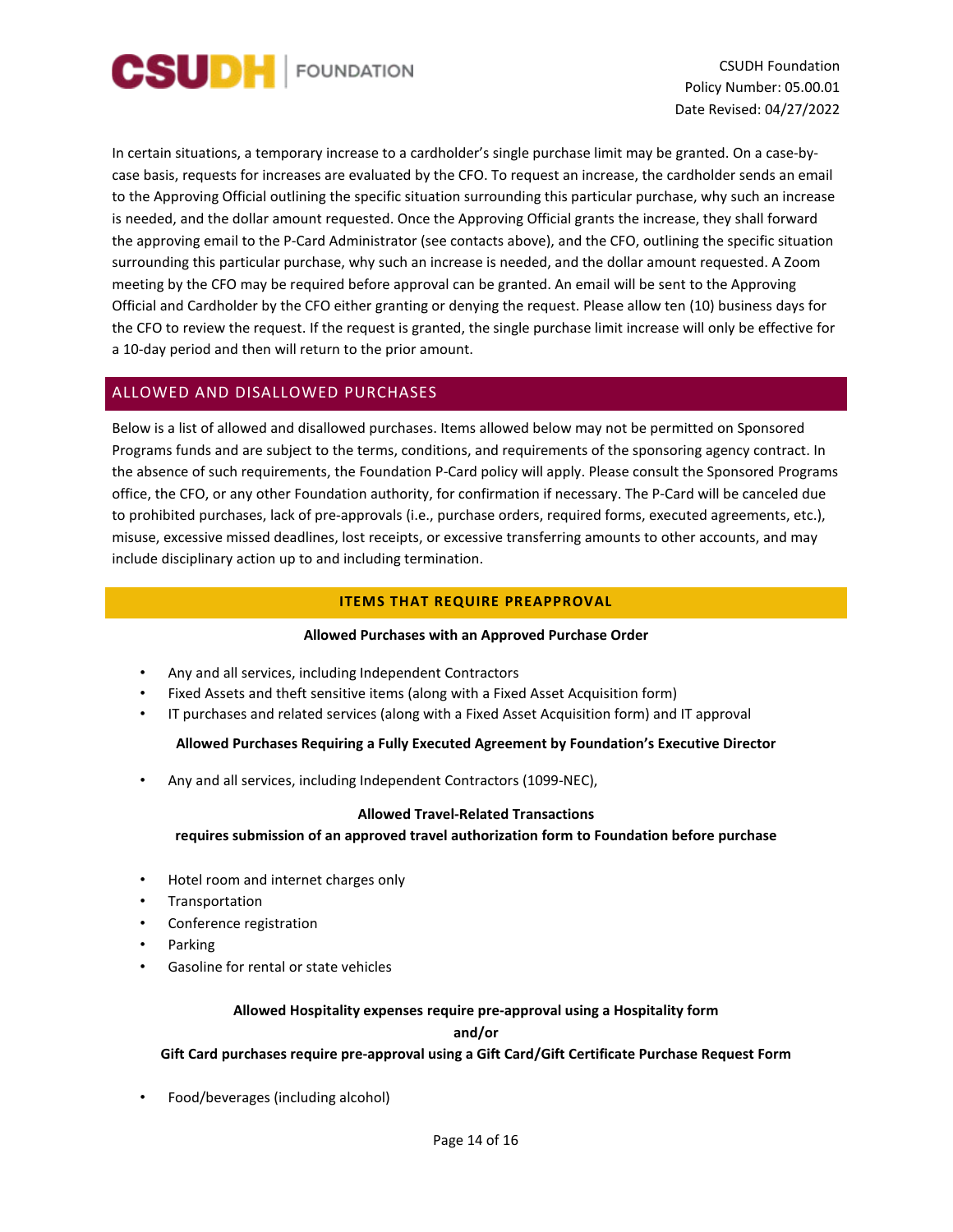

- Public relations/advertising and other promotional items
- Awards/prizes/gift baskets/flowers/cards
- Entertainment services/events (décor, equipment and venue rental, music, performers, etc.)
- Sponsorships/attending a community event/memberships and social organizations

#### **Other Allowed Purchases**

- Inventory, where appropriate
- Off-campus equipment repairs
- Postage
- Duplication and printing from CSUDH [partner vendors](https://www.afd.calpoly.edu/cprm/printing.asp?pid=2)
- Professional dues and memberships
- Services (professional/contract labor/etc.)
- Subscriptions and magazines
- Supplies and materials not otherwise prohibited PURCHASES OF OFFICE PRODUCTS AVAILABLE FROM WITHIN CSUDH, THE UNIVERSITY BOOKSTORE, OR OFFICE DEPOT OR, OTHER PREFERRED VENDORS SHOULD BE CONSIDERED FIRST.

#### **Disallowed Purchases**

## **The use of the P-Card is strictly prohibited for the following:**

- Animals
- Cash advances/bank checks/traveler's checks/electronic cash transfers
- Clothing/uniforms
- Equipment costing more than \$5,000 which requires Fixed Asset Tracking
- Gasoline for personal vehicles
- Hazardous material
- Honorariums/stipends (1099–Misc.)
- Conflict of interest
- Firearms and related (i.e., ammunition)
- Narcotics (i.e., illegal and controlled substances) and other illegal items
- Personal expenses
	- If your card is accidentally used for a personal purchase (or a University purchase), you must immediately reimburse the charge through your P-Card Administrator (see Contacts above) with a written explanation along with the unauthorized transaction fee of \$5. Attach your check (with the \$5 fee) and letter of explanation to your P-Card Administrator (see Contacts above). If excessive instances of personal purchases occur, your card will be revoked for misuse, and you will be charged the appropriate fee(s) along with disciplinary action that can include termination of the P-Card and notification given to the Supervisor.

## **Other disallowable expenses:**

- Leases and maintenance agreements
- Specifically restricted by Grants & Contracts
- Software that requires a signed license/maintenance agreement
- Split purchases to circumvent policy